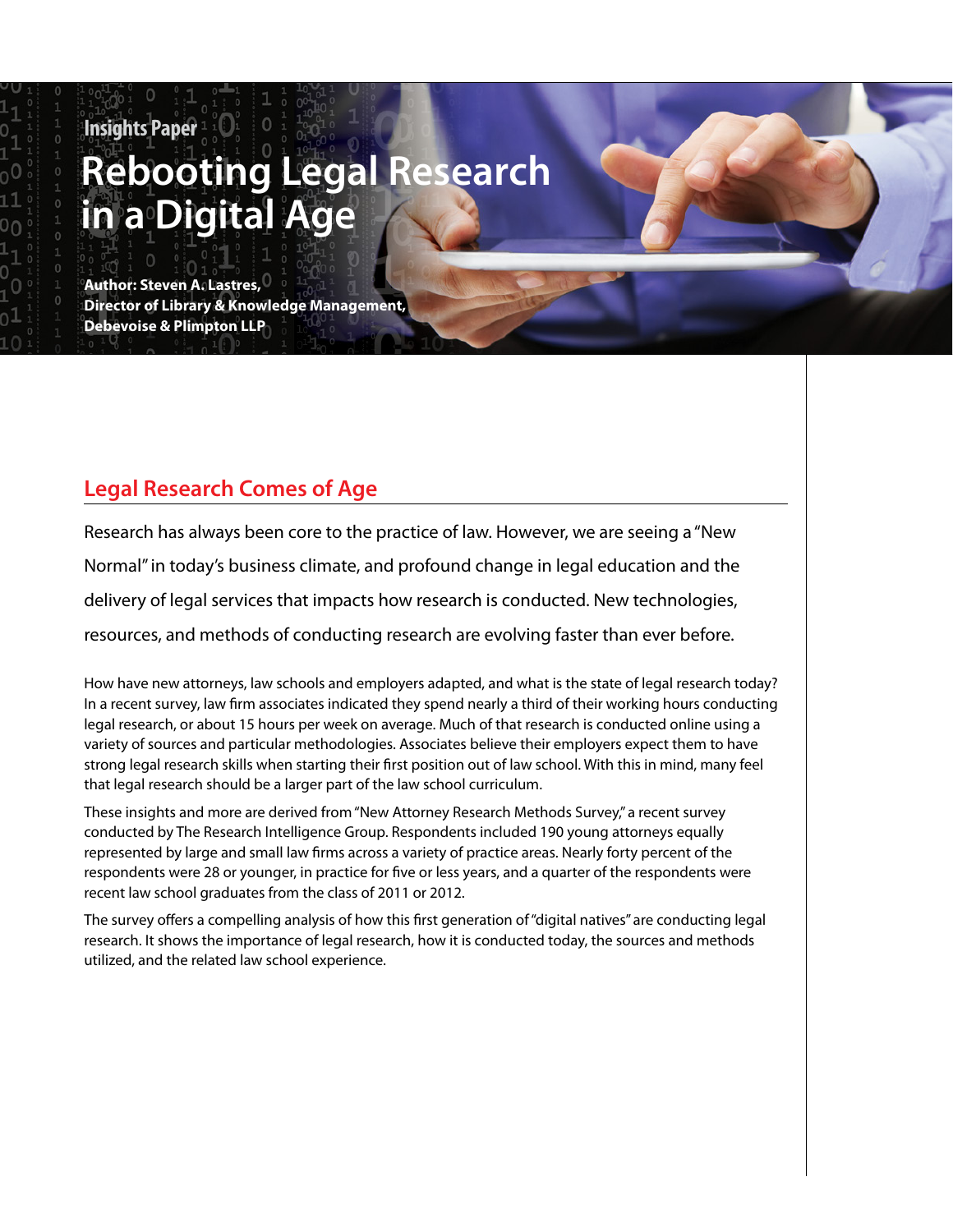# **A digital environment is the norm**

Generally, the strong preference for online legal research resources is supported by an overwhelmingly digital workplace. The survey shows that nearly three-quarters of new associates' time at work is spent on a computer or digital device, equating to more than 30 hours per week. As one might expect, young associates at large law firms work more hours on average than their counterparts at small law firms (50 hours per week vs. 44 hours per week). However, they each spend 73% of their work time per week, on average, using a computer or digital device.



### **Effective legal research skills are critical, but formal training is not guaranteed**

When asked, "Which of the following best describes the situation when you started your first associate position out of law school?" 56% of the survey associates indicated that their employer expected them to have strong legal research skills but did not provide any formal training. In fact, only 29% of respondents said they received some formal training, and that percentage falls to a mere 12% for those in small firms. 46% of new associates in large firms received some formal training.



2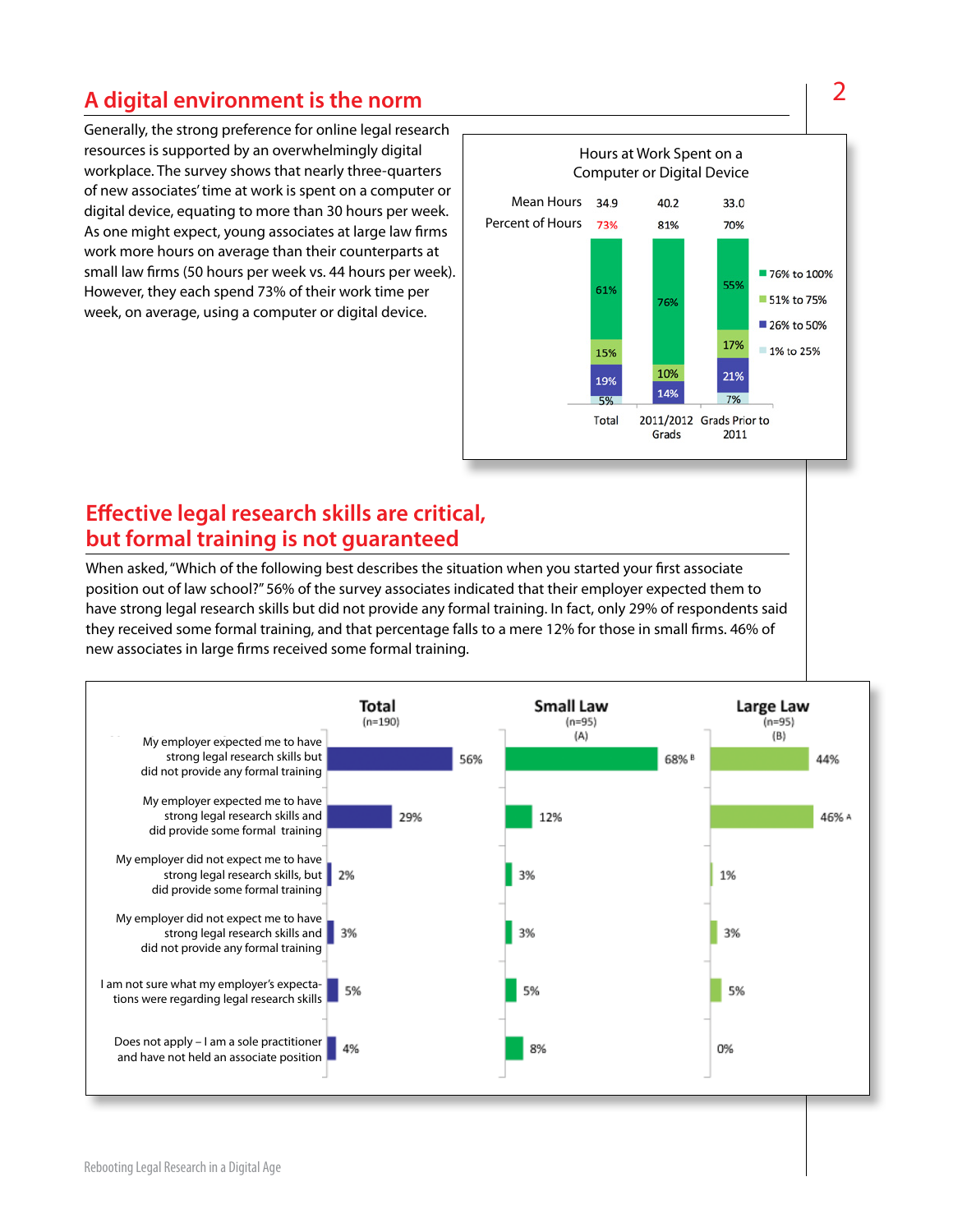### **Research efficiency is critical for associates – they spend more than 50% of their research time using paid-for legal research services.**

As previously mentioned, new associates spend a significant amount of time doing legal research, about 31% of their time or 14.5 hours per week on average. For associates in practice less than two years, the percentage is even higher, with respondents reporting that 35% of their time at work per week is spent on legal research.

For all associates surveyed, most of their research time, nearly eight hours per week, is spent using paid online resources. Interestingly, graduates within the past two years spend more than 10 hours per week (or 59% of their research time per week) using paid online resources.

Roughly four hours per week are spent using free or low-cost online resources. Associates spend fairly limited time – a mere two hours per week or less – using books or printed materials, and more than one in ten new attorneys surveyed do not use print resources at all. This may be attributable to the prevalence and focus on computer-assisted legal research instruction in law schools, but is part of a larger trend of the millennial student as a digital native. They have been accustomed to using a computer in the classroom from a young age.





Graduates within the past two years spend more than 10 hours per week using paid online resources.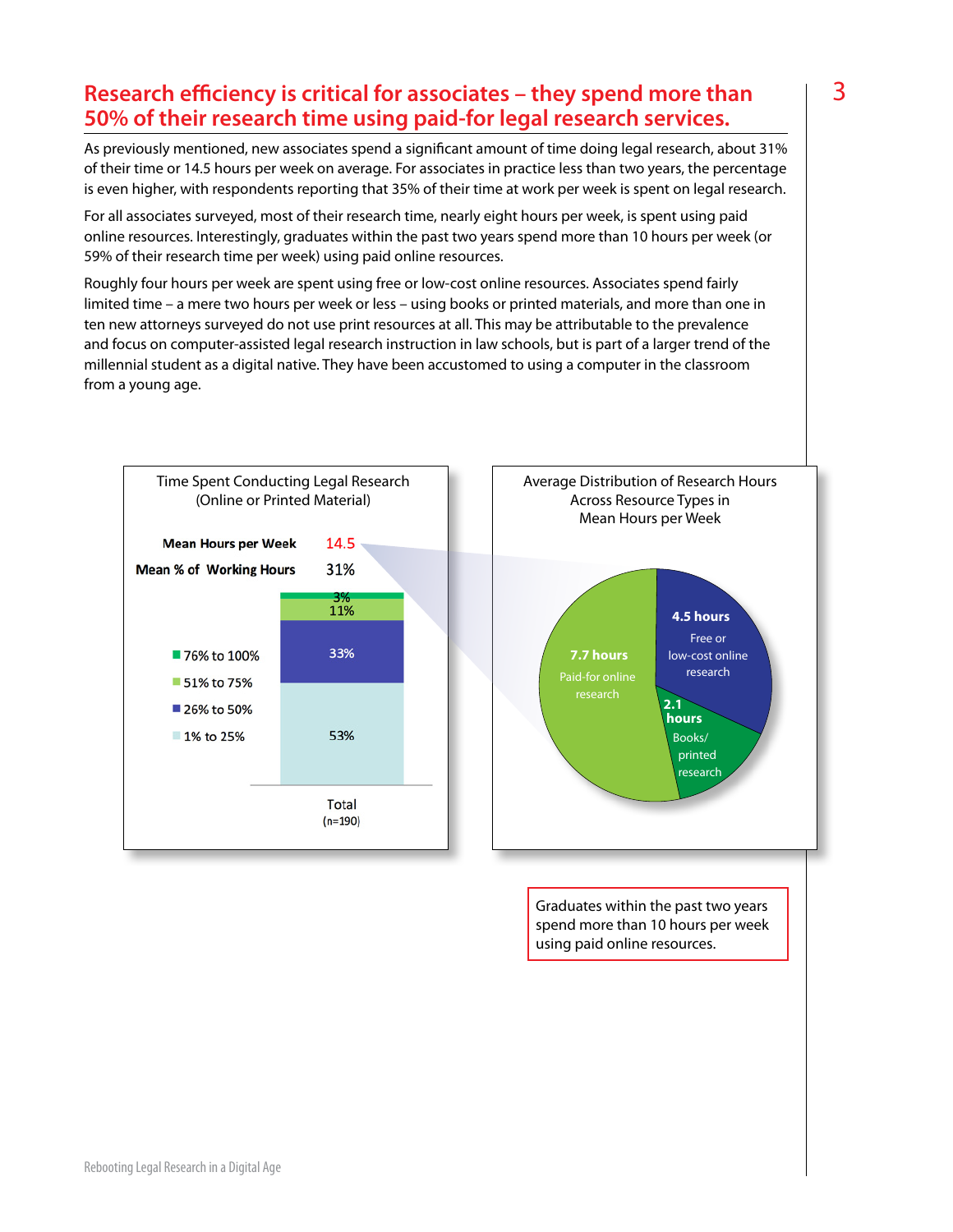## **Extensive range of content is accessed Accessive range of content is accessed Accessive Access**

New attorneys access a broad range of content as part of their legal research. State and federal statutes and case law are most frequently used, with over 80% of respondents accessing this content frequently or always, when they conduct legal research. Secondary materials and citation analysis are frequently used by over half of those surveyed as well. Treatises and practice guides are the most utilized secondary sources, followed by law reviews. A high percentage use other sources – over 80% access news, public records, regulatory materials, court rules, pleadings and motions. While profiles of judges, expert witnesses, and jury verdicts are least used, they are still accessed occasionally by over half of those surveyed.

Not surprisingly, litigation associates are more likely to use jury instructions, profiles of judges, court rules and transcripts, pleadings/motions, dockets, jury verdicts and public records than lawyers in non-litigation practice areas. Associates practicing two years or longer are more likely to use verdicts, briefs, and dockets than those practicing less than two years, suggesting a lack of awareness among newer associates regarding the value of these sources.

There is widespread use of many types of content sources, but free and fee-based research services along with federal and state government websites are used frequently by over half surveyed. When researching an unfamiliar area of law, the majority (52%) of surveyed associates conduct a free web search as their first step. According to 22% of respondents, consulting secondary sources available at the firm (either online or other) is the second most prevalent first step taken.

When asked, "How often do you typically use each of the following content sources or services during legal research?" 71% of litigation associates indicated they use fee-based resources. Fee-based information resources are more frequently used among large firm associates (74% using frequently/always vs. 46% among small firm associates).

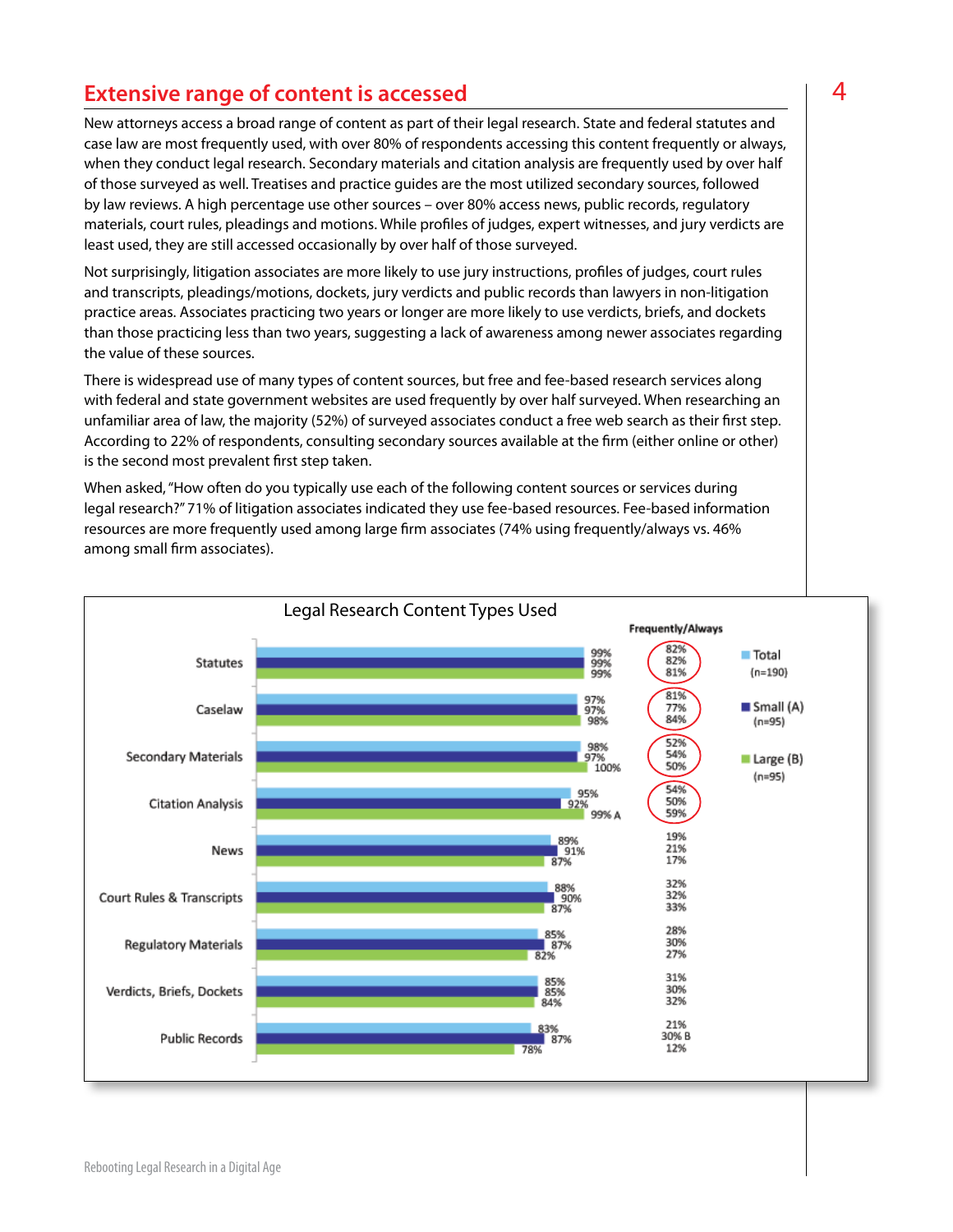#### **Associates in practice less than two years prefer Natural Language search; those in practice two years or more prefer Boolean**

There is wider use of Boolean queries over Natural Language searching as a search method, particularly among associates in practice two or more years (51% use Natural Language, 79% use Boolean with nearly half using both). That said, associates in practice less than two years favor Natural Language, and this trend is expected to continue as a result of Google exposure and the emergence of next-generation research platforms such as Lexis Advance® and WestlawNext®. Certainly, as this trend grows, there will likely be a debate about the effectiveness of research results using Boolean search query compared to Natural Language.

## **A Legal classification is rarely followed**

The lawyers surveyed use a variety of case law and statutory research processes. The majority report that they rarely or never begin case law research with a legal classification system using a digest or jurisprudence. There is limited use of the classification system on the Headnote as well, and then it is used only as a later step in the research process for finding related content. Even with that, a third of respondents admit typically not accessing a legal classification system at all when conducting case law research.

|                                                                                                                                                       | Option A   | Option B<br>Option C | ■ None of the above |   |           |                |
|-------------------------------------------------------------------------------------------------------------------------------------------------------|------------|----------------------|---------------------|---|-----------|----------------|
| Total<br>$(n=190)$                                                                                                                                    | 12%<br>45% |                      | 33%                 |   | 9%        |                |
| Large Law<br>$(n=95)$ A                                                                                                                               | 14%        | 45%                  |                     |   | 36%<br>5% |                |
| <b>Small Law</b><br>$(n=95)B$                                                                                                                         | 11%        | 46%                  | 30%                 |   | 13%       |                |
| <b>Research Process</b>                                                                                                                               |            |                      |                     | A | B         | C <sup>1</sup> |
| Conduct free, open web research (in government site, Wikipedia or through Google)                                                                     |            |                      |                     | X | X         | X.             |
| Conduct research in a legal classification system in a jurisprudence or digest.                                                                       |            |                      |                     | X |           |                |
| Conduct a search in a paid online or print research resource in primary law sources (case,<br>statute, rules, or administrative decisions)            |            |                      |                     | X | X         | X              |
| Narrow search results with additional search terms, modifying search terms or use of<br>post-search filters, if using online research resource        |            |                      |                     | X | X         | X              |
| Search for additional related content by accessing a legal classification system found on<br>top of case headnotes or statutory case note links       |            |                      |                     |   | X         |                |
| Access related resources (CLEs, law reviews, treatises, practice quides) links a within the<br>primary law document if using online research resource |            |                      |                     | X | X         | X              |
| Validate case law with citation validation program (Shepards or KeyCite or Other)                                                                     |            |                      |                     |   | X         | X              |

The most popular process among associates (45%) for researching case law begins with running a free web search, then searching in a paid-for research service, narrowing results with additional terms or filters, accessing related content using a legal classification system above a relevant Headnote, reviewing related documents linked within a primary law document, and finally, validating case law with a citation service. This process was consistent among associates at both small and large firms. The second most popular process for researching case law was the same except no one in this group accessed a legal classification system at any stage of the research process. The widespread practice of not using a legal classification system implies that

1 Option C: Approximately one third of associates do not use a legal classification system during any stage of the process.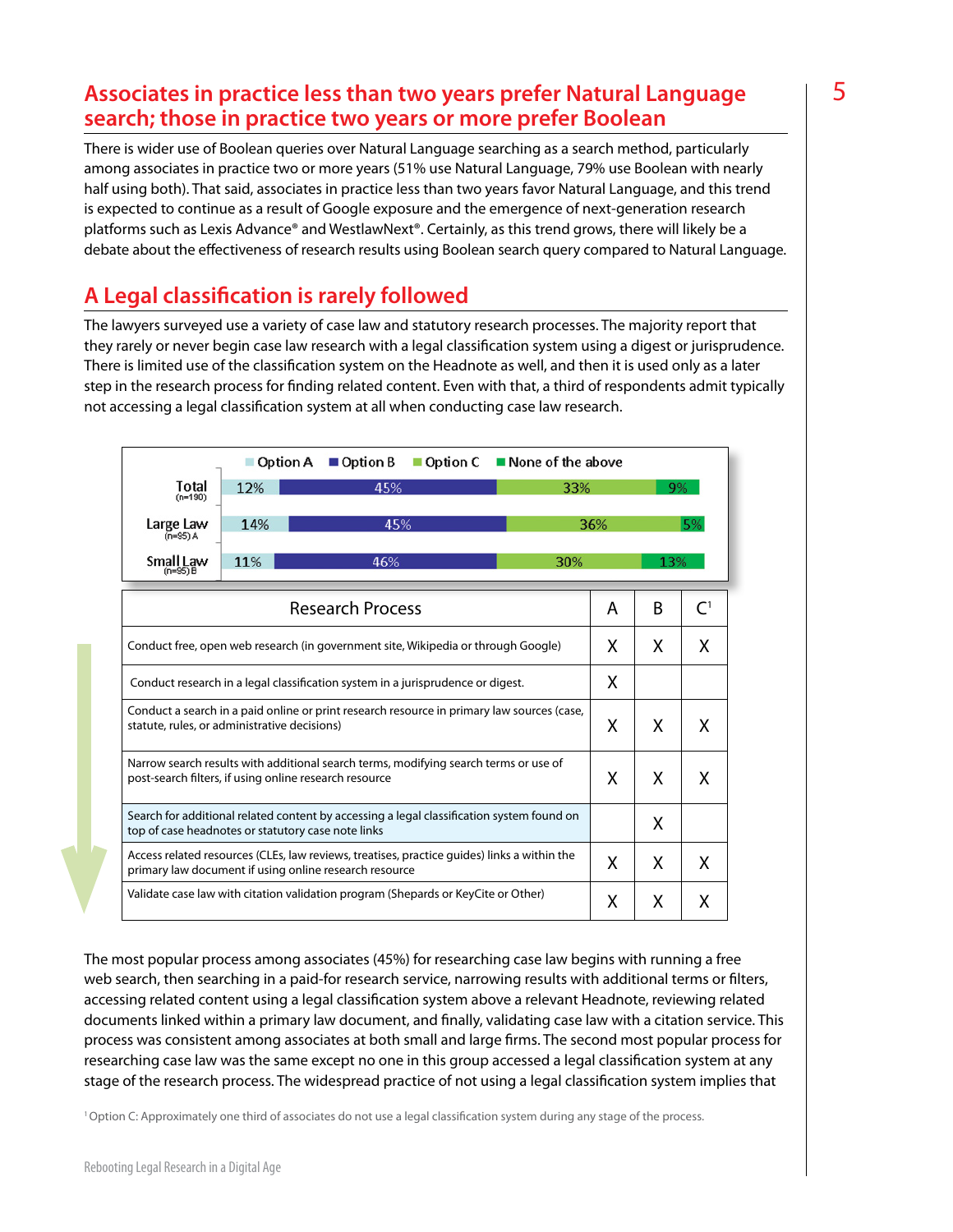law schools may need to adapt how they teach legal research to better align with methods attorneys actually  $\begin{bmatrix} 6 \end{bmatrix}$ use in practice.

For statutory research, the process varies among four main methods, with only 28% of respondents starting with an index or table of contents and 29% starting with a Natural Language search. In general, small and large law firm associates both tend to take similar approaches but start out quite differently. Large law firm associates start by consulting an index or table of contents for federal statutes or a particular state, then go to case annotations in relevant statutes, and next link to related materials, ending with a citation validation program. In contrast, small law associates begin by formulating a Natural Language search in statutes, follow the same workflow of reviewing case annotations in statutes, linking to related materials, and concluding with a citation validation program. 20% of associates begin statutory research by running a search in an online case law database to find a case mentioning a relevant statute. One may hypothesize that the variation in research methods is a result of cost recovery. Large law firms typically charge clients for online research and consulting an index or table of contents is a free or inexpensive option.

### **Associates want more legal research training**

Considering the significant amount of time that associates spend conducting online legal research, nearly half surveyed (49%) feel that legal research should be a larger part of the law school curriculum. And, eight in ten feel that there was at least one area of legal research that should have been given more time. Statutory research, administrative law, and public records searching topped the list for specific areas that deserved more time or exposure. A greater law school focus on online research would seem even more critical given that, as previously noted, associates believe employers expect them to have strong legal research skills, they spend the majority of their time in paid for legal research services, and many firms may not be offering professional development in this area.

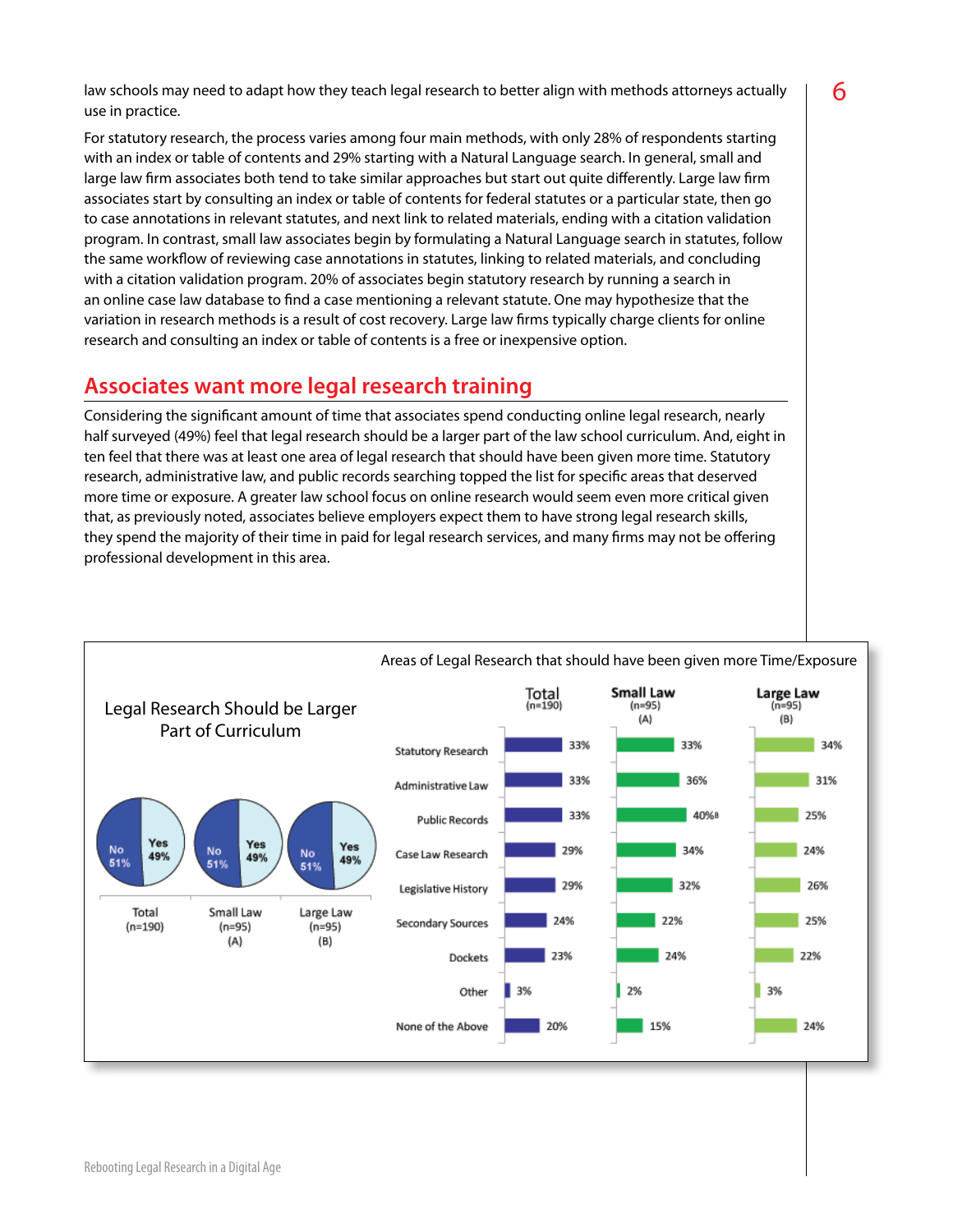# **Conclusion** 7

While there have been significant advancements and changes in research tools and methodologies, the ultimate goal of legal research remains the same: to efficiently find the relevant primary law in the right jurisdiction and to use secondary sources to discover analysis of legal issues that ultimately solve a client's problems. How should law schools and law firms respond to better serve our new and future lawyers? What can we learn from this study?

There is no question that making some timely changes to legal research instruction would help students, law schools, and employers. Law school faculty should consider updating their curriculum to better align with modern legal research practices. They can do this by adjusting the time allocated for hard copy vs. online research, reducing emphasis on legal classification systems, offering more comprehensive training with both paid and free online legal research services, including mastery of search and filtering functionality that these systems embody. Additionally, students will be better prepared if they can master the use of treatises, practice guides, and other highly used sources such as legal news and regulatory materials, and provide greater emphasis on primary law materials such as statutes, case law and public records. With a modern curriculum focused on modern research tools, law schools and legal research departments in particular, can help their students develop the research skills necessary to produce a high quality work product expected of them in the workplace.

Law school reform has taken center stage. Schools need to integrate more "legal skills" training. Considering that new associates spend one third of their time conducting legal research, additional legal research instruction is a good start. This survey will help administrators become aware of the importance of legal research skills and support the case to enhance this part of the curriculum, not only for first-year students but upperclassmen as well. Offering mandatory advanced legal research courses may be an effective way to equip students as they prepare for summer associate positions or internships. Having law firm partners echo a similar message to law school students about the importance of legal research skills will go a long way to elevating the level of legal research integration in the law school curriculum, particularly in the current economic environment where law school deans are feverishly courting legal employers.

While large law firms provide formal legal research training, smaller firms provide limited, if any, research training for new associates. Perhaps due in part to challenging economic times and high entry-level associate salaries, some law firms depend on law schools to fill this requirement and help ramp up first-year associates with the critical practice skills necessary today. However, law firm leaders also have a responsibility to keep the channels of communication open with law schools and provide feedback about what practice, business and technology skills they expect law students to possess to be practice ready. Over the last few years, formal and informal groups in the legal profession have started a dialogue to address reforming legal education. The American Bar Association (ABA) created a Task Force on the Future of Legal Education which is charged with "making recommendations to the American Bar Association on how law schools, the ABA, and other groups and organizations can take concrete steps to address issues concerning the economics of legal education and its delivery."

*The ABA Task Force, Educating Tomorrow's Lawyers*, an IAALS initiative, recently submitted a [comment](http://www.americanbar.org/content/dam/aba/administrative/professional_responsibility/taskforcecomments/201302_iaals_comment.authcheckdam.pdf) focused on aligning legal education with the needs of an evolving profession, and made a number of recommendations.

Similar themes were addressed at a recent Institute event on [Finding Common Ground to Produce Practice](http://law.gsu.edu/events/index/seaall2013/institute)  [Ready Graduates](http://law.gsu.edu/events/index/seaall2013/institute) [\(http://law.gsu.edu/events/index/seaall2013/institute](http://law.gsu.edu/events/index/seaall2013/institute)) sponsored by the Southeastern Chapter of the American Association of Law Libraries. Law firm hiring partners, associates, librarians and technology staff joined law school deans, professors, and legal research instructors to talk about how to effectively bridge the legal research gap between law schools and law firms to produce practice-ready

Rebooting Legal Research in a Digital Age